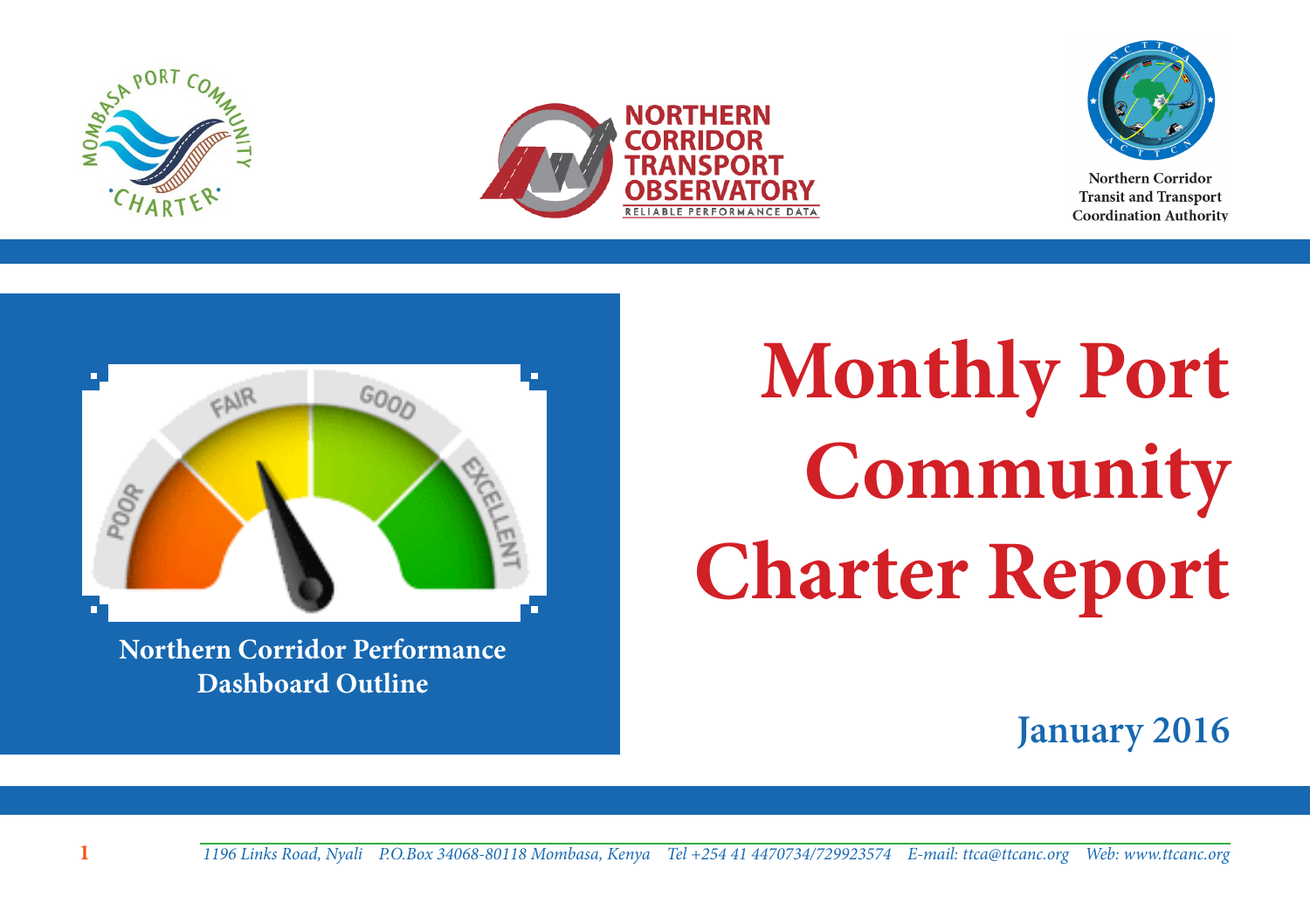

The monitoring of the implementation of the Mombasa port community charter is done through the Northern Corridor Performance Dashboard which can be accessed via *www. kandalakaskazi.or.ke or http:/top.ttcanc.org*

The charter provides for 9 key indicators which are tracked by the Dashboard. These indicators cover the period from the time the ship enters the port area and leaves, to the time cargo exits the borders either at Malaba or Busia in Kenya.

The Mombasa Port Community Charter envisioned various targets to be achieved. Key among them which affect the nine indicators being monitored by the Dashboard are:

• Achieve a dwell time below 3 days (72 hours) within 120 days after signing the Port Community Charter;

• Achieve 70% cargo throughput through the green channel;

• An improvement of 900 moves per day in 90 days after the charter was signed.

The Mombasa Port Community Charter may be accessed via *http://www.ttcanc.org/ documents.php.*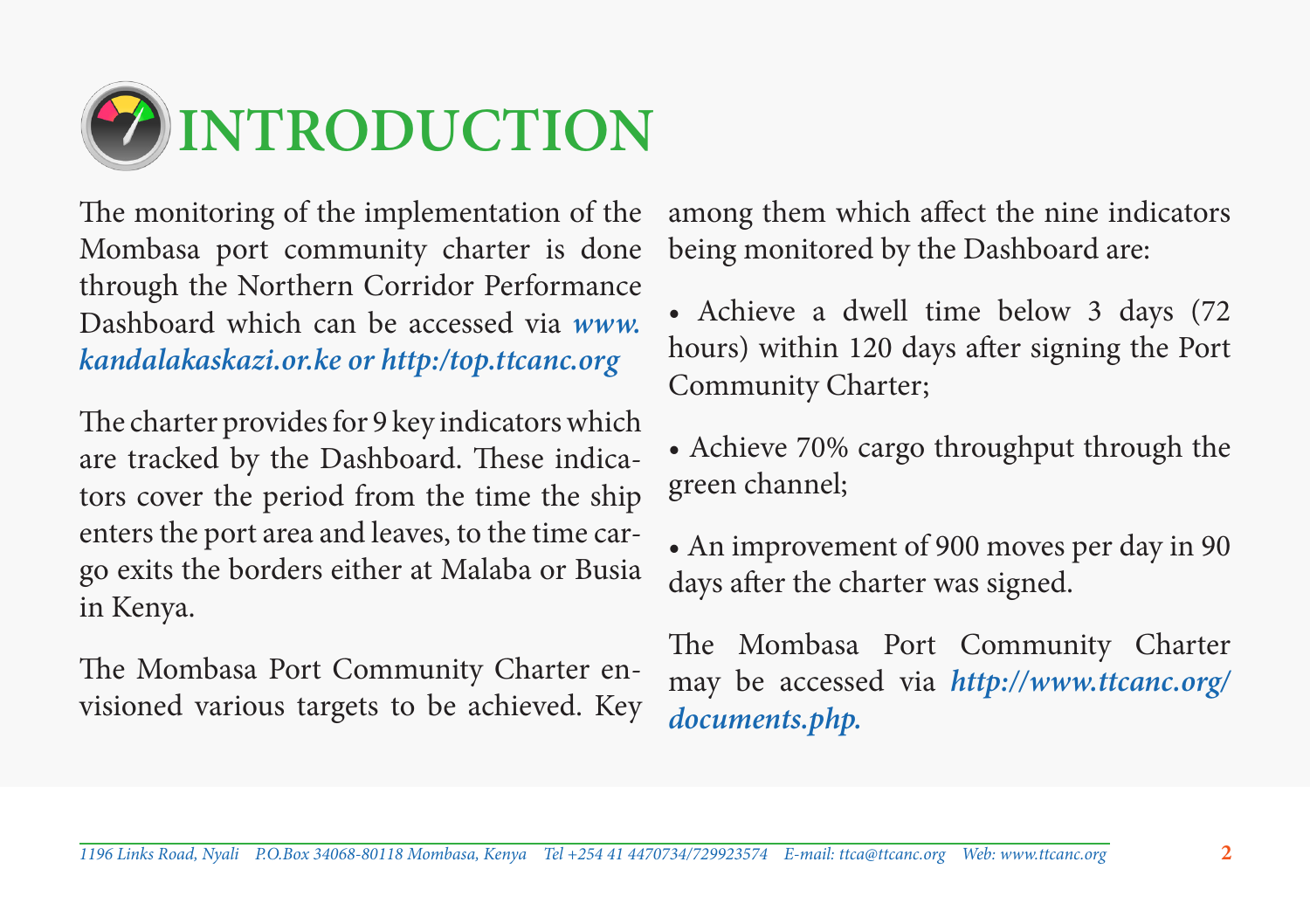## **JANUARY 2016 PERFORMANCE**

## **A. MARITIME INDICATORS**

The table below gives a summary of the container vessel movements (waiting time before berth and the average monthly turnaround time) at the port of Mombasa.

| Month      | <b>Turnaround Time (Hrs.)</b> | <b>Waiting Before Berth (Hrs.)</b> |
|------------|-------------------------------|------------------------------------|
| Jan-2016   | 75.1                          | 12.0                               |
| $Dec-2015$ | 83.9                          | 15.9                               |
| Target     |                               | 24.0                               |

#### *Table 1. Maritime Indicators*

#### **1. Ship Turnaround Time**

 Time from ship entry in port to exit from the port area is measured from the time the vessel arrives at the fairway buoy to the time it is piloted off when departing the port.

Ships turnaround time for containerized vessels improved from 3.5 days in December 2015 to 3.1 days in January 2016. This is still higher than the set target for ship turnaround time of 3 days (72 hours). The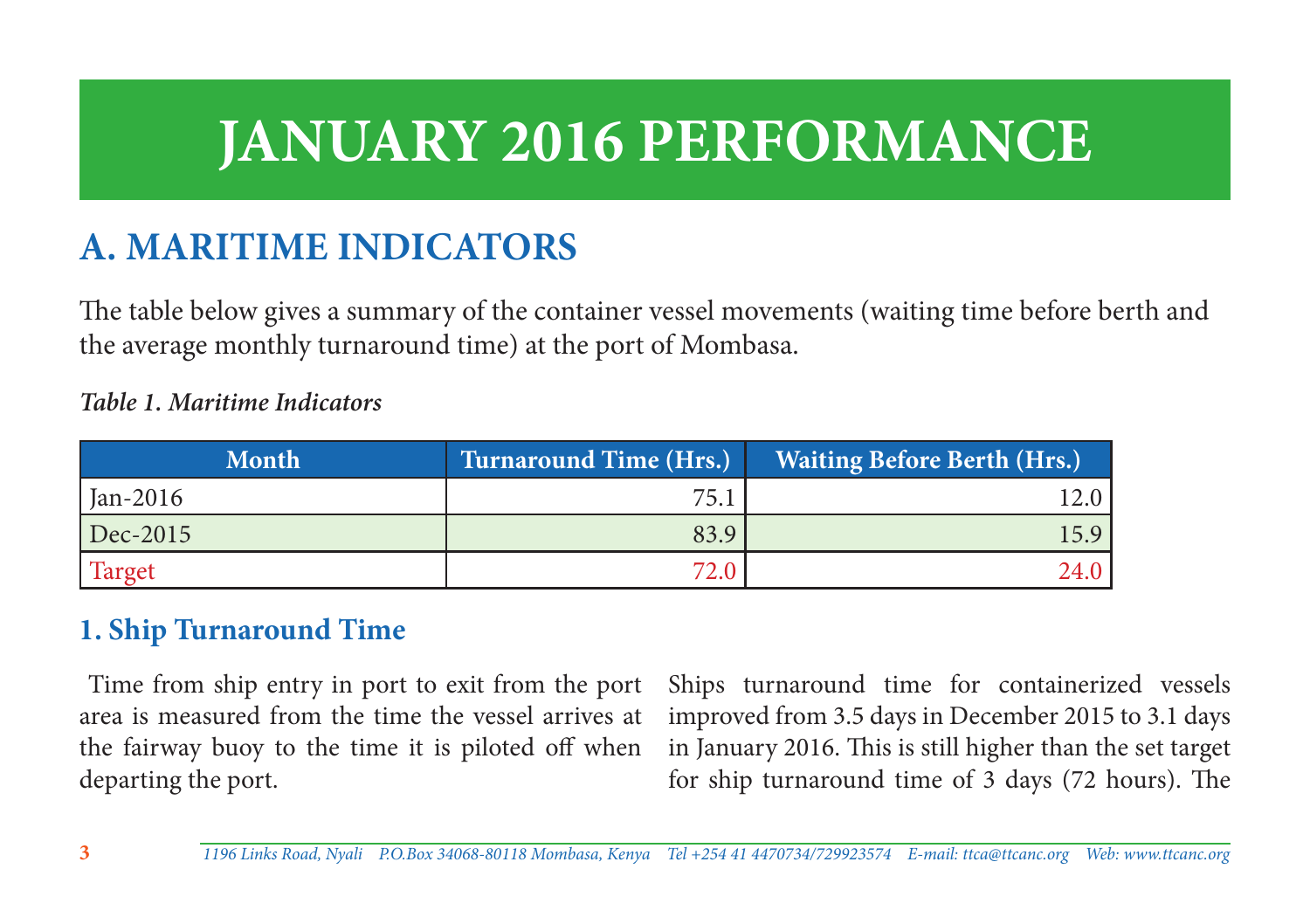slight improvement is attributed to the implementation of the fixed berthing window. An improvement in ship turnaround time implies improvement in port operations among them improvement in Crane productivity.

The commitment in the charter was to foresee an improvement of 900 moves per day in 90 days after the charter was signed.

**Ships Turnaround Time for containerized vessels improved from 3.5 days in December 2015 to 3.1 days in January 2016.**

**Target: 3 days**

#### **2. Waiting before Berth**

**Average Time taken by containerized vessels from entry to berthing significantly improved from 15.9hrs in December 2015 to 12hrs in January 2016.**

**Target: 24 hours**

Table 1 above shows that the average time taken by containerized vessels from entry to berthing significantly improved from 15.9hrs in December 2015 to 12hrs in January 2016. This time is measured from the time the vessel arrives at the fairway buoy to the time at its first berth.

This time which is a subset of the ship turnaround time was within the expected range given the target time of 24 hours.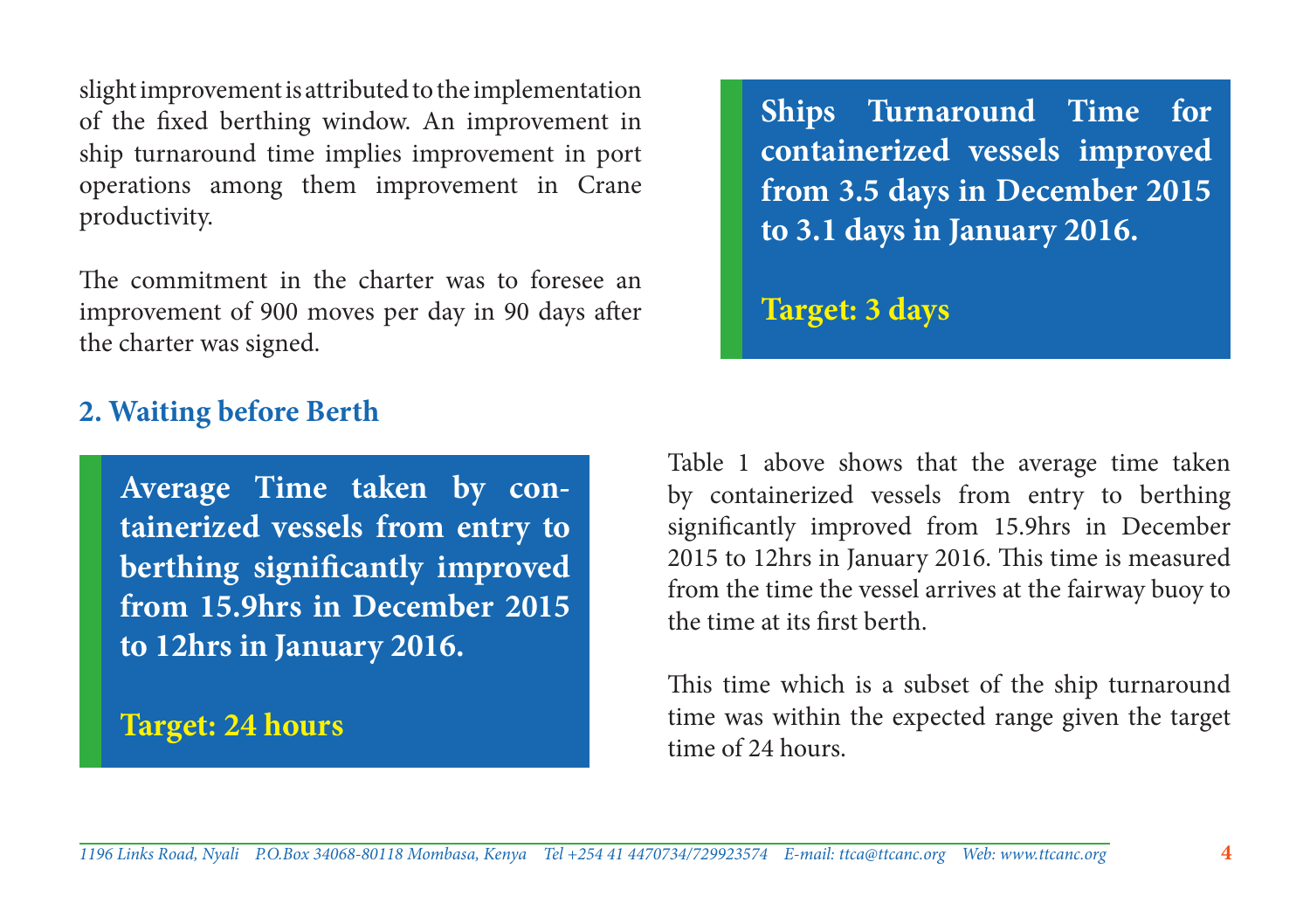### **B. PORT INDICATORS**

Figure 1 below provides a summary of port indicator results for the month of December 2015 and January 2016.

#### **1. Cargo Dwell Time at the Port of Mombasa**

From Figure 1, the results show that the time cargo is offloaded at the port to the time goods leave the port after all clearances have been obtained, has slightly increased by 2 hours to 119 hours in the month of January 2016.

There is need to improve port operations, speed-up clearance of cargo processes by all the stakeholders



involved to realize the expected results of 3 days. Delays in transferring the containers to CFSs and poor state of road also affects the cargo evacuation and dwell time.

> **Cargo Dwell Time has slightly increased by 2 hours from 117 hours in December 2015 to 119 hours in the month of January 2016.**

**Target: 3 days**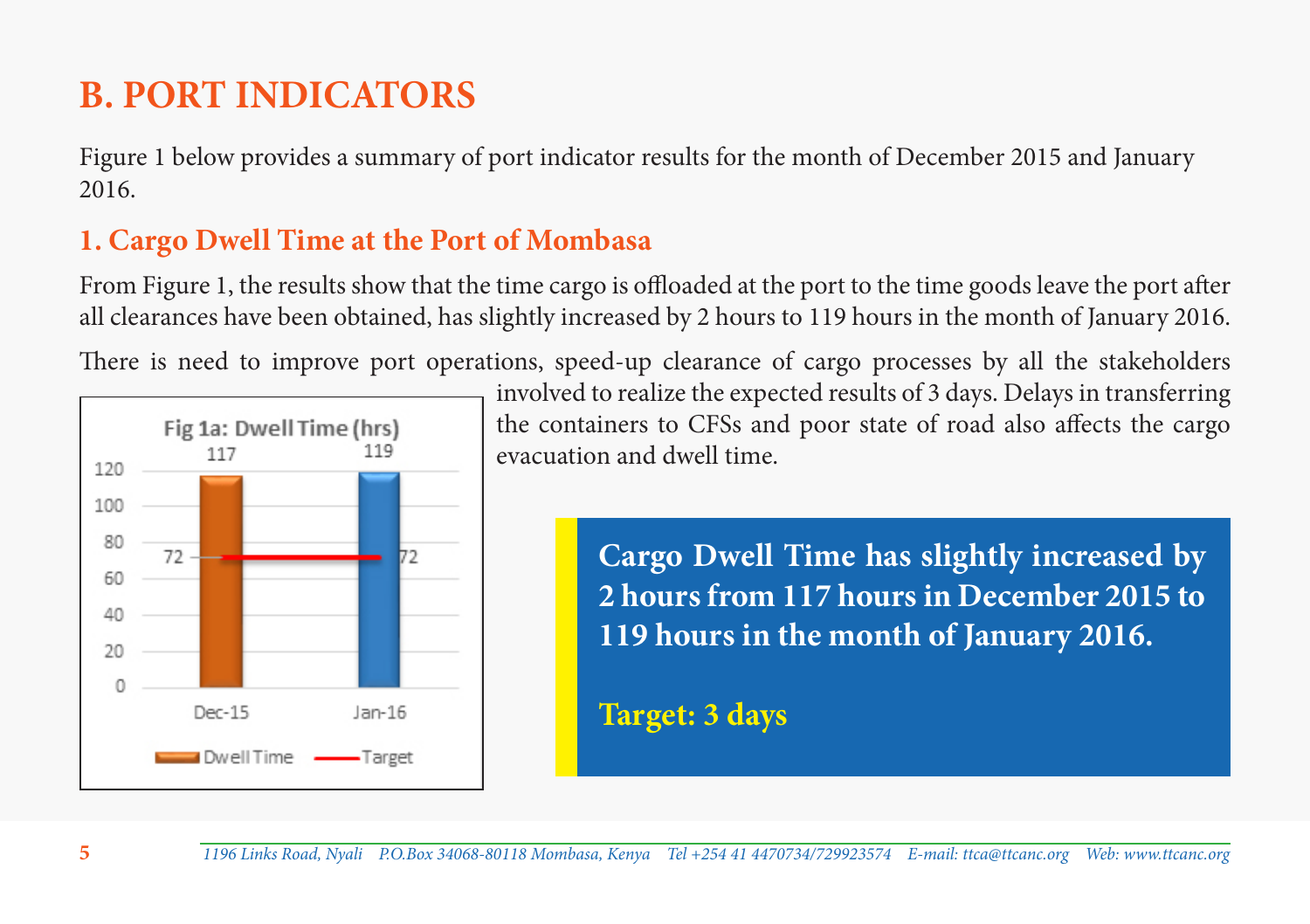#### **2. One Stop Centre Clearance Time**

Time spend at One Stop Center improved by 3 hours to 53.1 hours in January 2016. The indicator is measured by subtracting the time when an entry is passed from Release Time.

Though there was some improvement, All the agencies involved in the clearance processes have to streamline the joint, effective and efficient physical verification of cargo as provided by the charter to boost the clearance processes.

**One Stop Centre Clearance Time improved by 3 hours from 56.5 in December 2015 to 53.1 hours in January 2016.**

**Target: 24 hours**

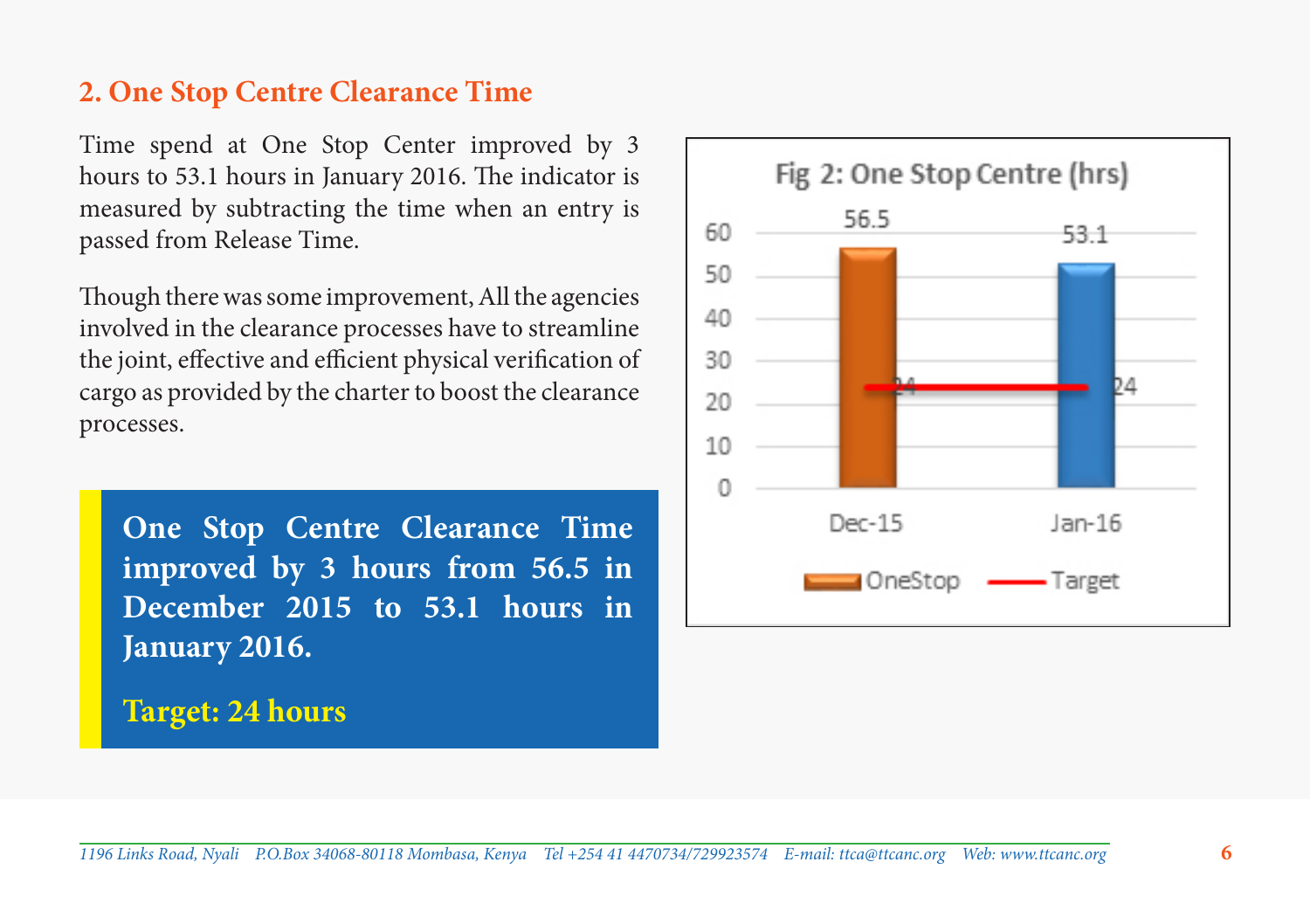#### **3. Delay after Customs Release**

The time taken to evacuate the cargo from the port after it is officially released showed a decline in performance from 42.7 hours to 48 hours from the month of December 2015 to January 2016 as shown in figure 3. The rate



of cargo pick-up by transporters and traders is still slow and higher than the 36 hours target.

It is important that the transport infrastructure needed in the evacuation of goods from the port is improved and the process streamlined. This time should be minimized since it constitutes a larger portion of the port dwell time.

> **Time taken to evacuate the cargo from the port after it is officially released showed a decline in performance from 42.7 hours to 48 hours from the month of December 2015 to January 2016.**

#### **Target: 24 hours**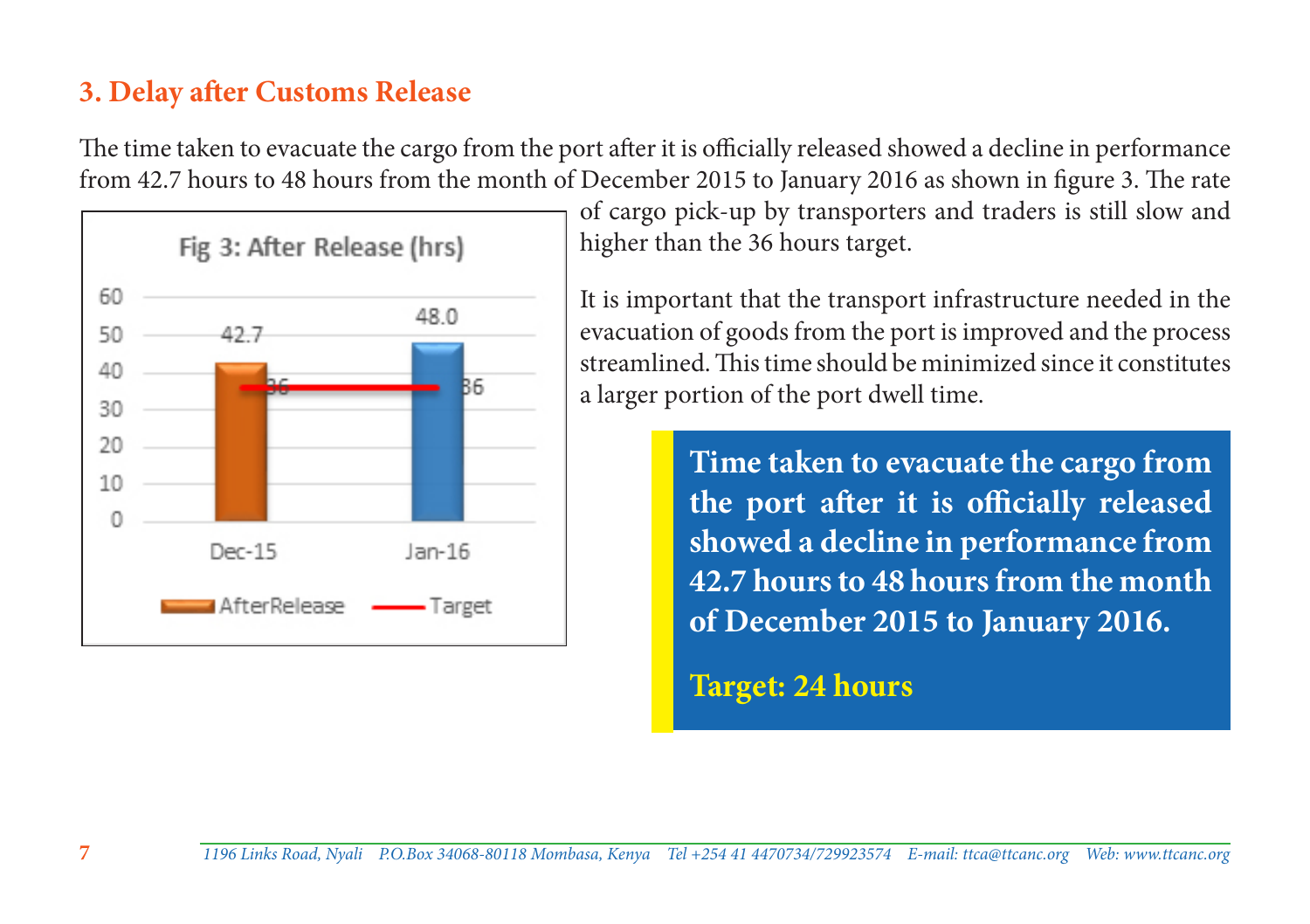#### **4. Time Taken at the Document Processing Centre (DPC)**

There was an improvement in performance on the Document Processing Centre time from 3 hours 24 minutes to 3 hours 12 minutes between the month of December 2015 and January 2016.

Establishing the system of pre-arrival clearance to clear 70% of the cargo within a span of 48 hours before docking of vessels as given in the charter should be prioritized to achieve the target.

**Time Taken at the Document Processing Centre (DPC) improved from 3 hours 24 minutes to 3 hours 12 minutes between the month of December 2015 and January 2016.**

#### **Target: 48 hours**

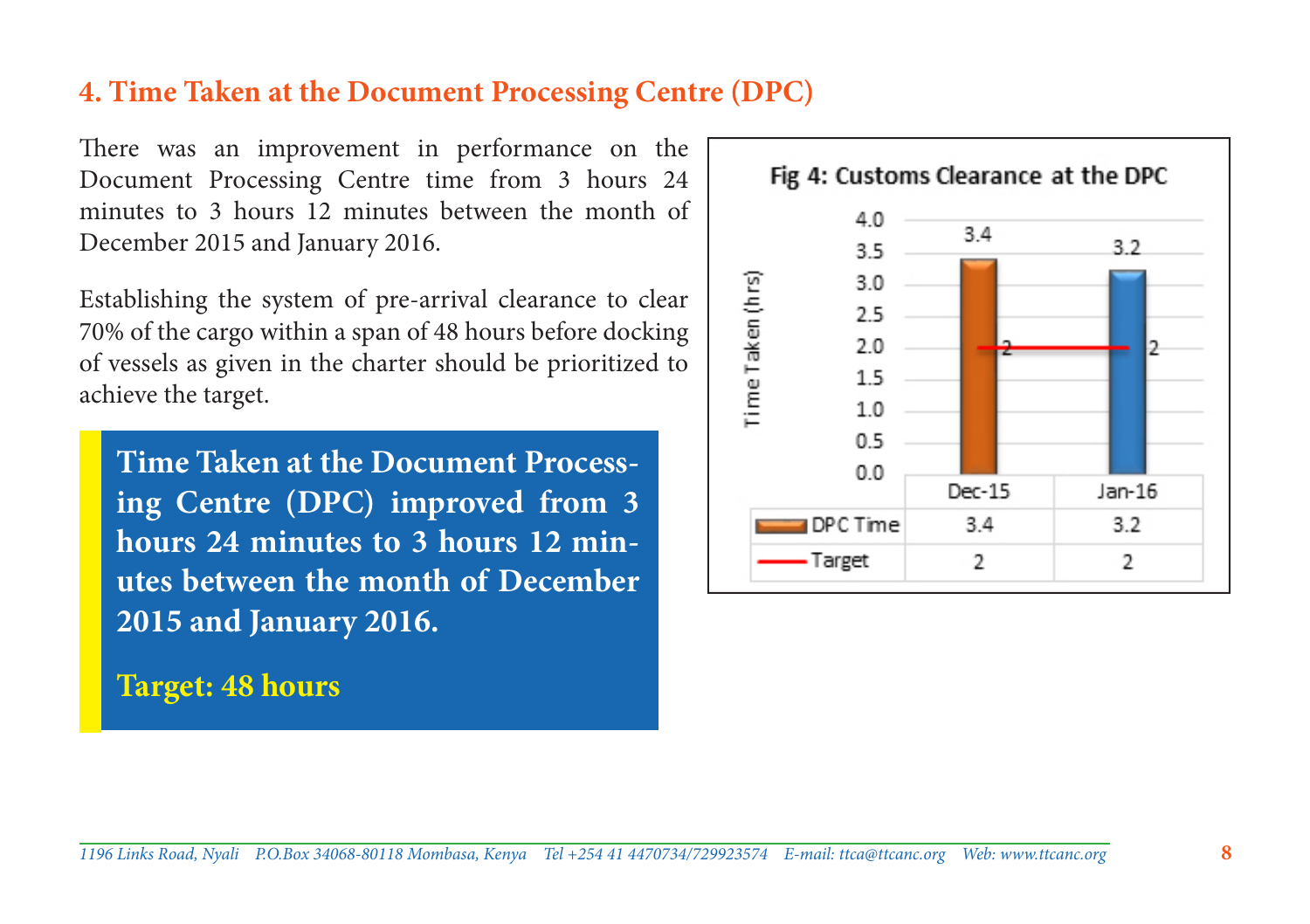## **C. CORRIDOR INDICATORS**

These are indicators that assess the performance along the corridor by measuring compliance level at weighbridges, volume of traffic and transit time from the port to the borders.

#### **1. Weighbridge Traffic**

 For weighbridges that have both High Speed Weigh in Motion (HSWIM) and Static, the average number of trucks weighed per day is given by the total number of vehicles weighed using HSWIM and are either flagged to proceed or diverted to the fixed static scale.



Figure 5 shows that Athi-River registered the highest average number of traffic weighed followed by Gilgil and Mariakani respectively.

However, in overall, the traffic volumes through the weighbridge fairly remained stable within the period.

There is high traffic weighed at Athi-River due to cargo originating from Mombasa, Nairobi and its environs as well as from Tanzania through Namanga.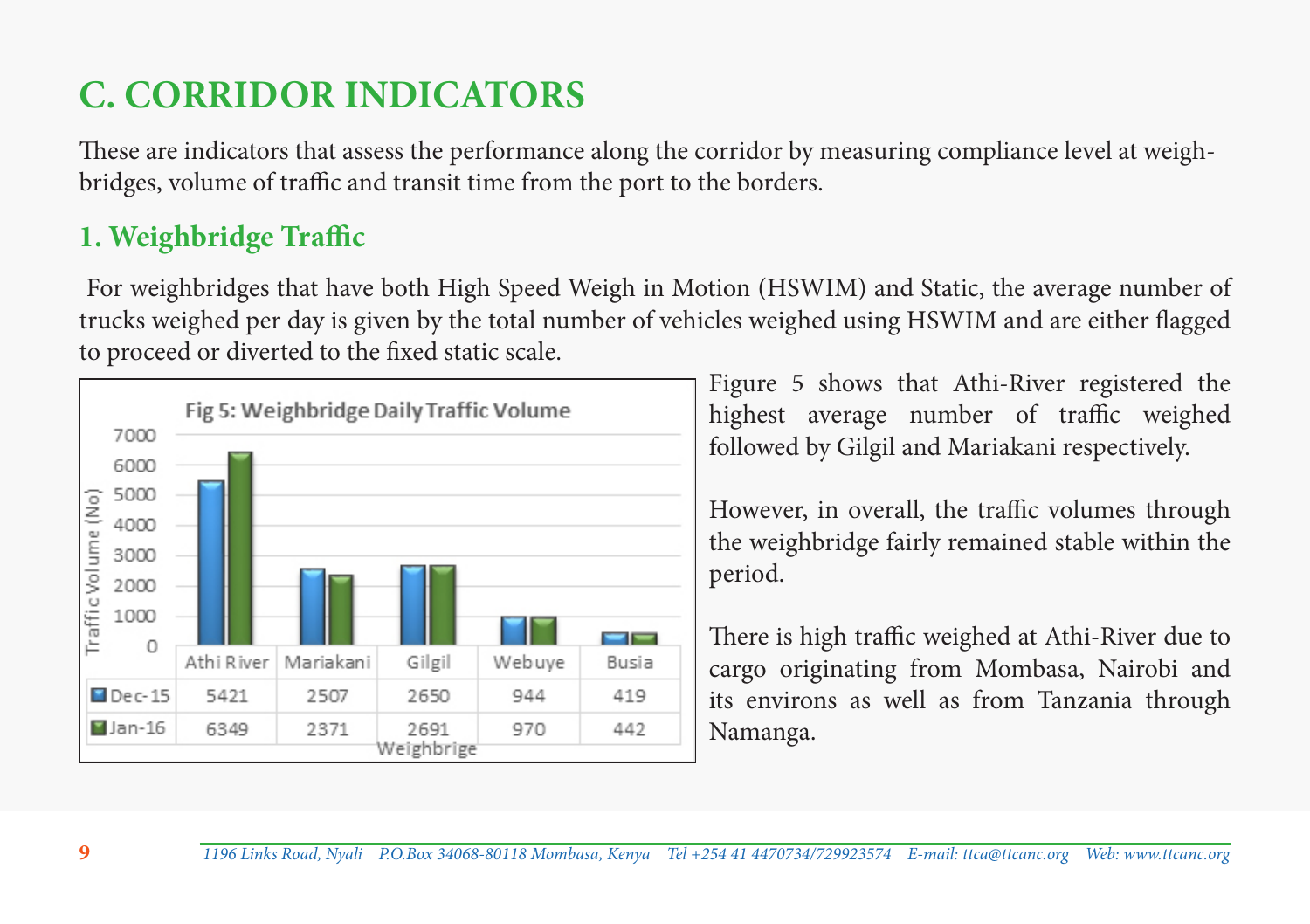#### **2. Weight Compliance at weighbridge**

From figure 6, all the weighbridges showed a drop in compliance level in January 2016 compared to December 2015. This means that percentage of trucks that comply with the vehicle load control limits before and after re-distribution of the weights have dropped.

Despite registering the highest volume of traffic, Athi-River Weighbridge recorded the highest compliance level. The target is to see all trucks comply with vehicle load limits to protect the road infrastructure.

**All the Weighbridges showed a drop in compliance level (between 78.7% and 95.6 %) in January 2016, compared to December 2015, when compliance was between 79.6 and 98.2.**

#### **Compliance Target: 100%**